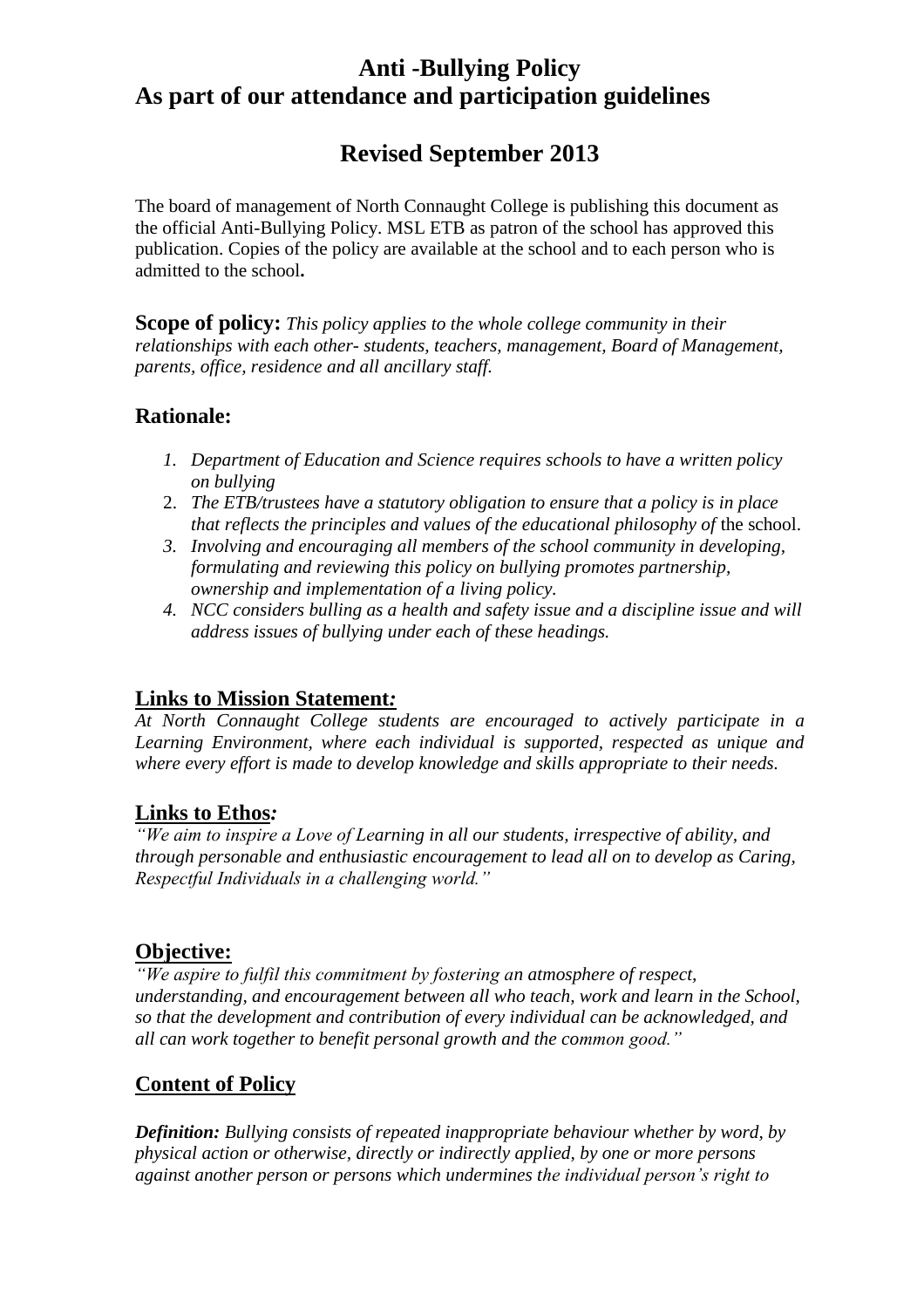*personal dignity. Note: This is not to be confused with the good-natured banter that goes on as part of the normal social interchange between students or the normal professional classroom management by teachers.*

## *Types of behaviour deemed to be inappropriate:*

- *Humiliation; including name-calling, reference to academic ability, physical appearance etc.*
- *Intimidation; including aggressive use of body language and threats, including demands for money.*
- *Verbal abuse, anonymous or otherwise.*
- *Physical abuse or threatened abuse.*
- *Aggressive or obscene language.*
- *Offensive joke; whether spoken or by email, text messaging, or other electronic means could add "social networking sites".*
- *Silent telephone/mobile phone calls*
- *Abusive telephone/mobile phone calls/text messages/e-mails/website messages.*
- *Victimisation; including very personal remarks.*
- *Exclusion and isolation.*
- *Intrusion through interfering with personal possessions or locker.*
- *Repeated assignment to duties/projects that are obviously unreasonable..*
- *Repeated unreasonable deadlines or tasks.*
- *An attack by rumour, gossip, innuendo or ridicule on any individual's reputation.*
- *Persistent attempts to undermine the authority or knowledge of others through repeated questioning/commenting.*
- *Coercion of Sexual Favours*
- *Cyberbullying*
- *Homophobic bullying*

#### *Statement on Bullying:*

- *Every person in NCC is entitled to respect and to be free of any type of bullying.*
- *NCC will work proactively, as far as it can, to ensure that bullying does not take place.*
- *Reporting incidents of bullying is responsible behaviour.*
- *A record will be kept of all reported incidents of bullying.*
- *The matter will be dealt with seriously.*
- *NCC will offer support to both the bully and the bullied.*
- *Appropriate action will be taken to ensure that it does not continue.*

# *Indications of Bullying/Behaviour – Signs and Symptoms*

- *Anxiety about travelling to and from school.*
- *Unwillingness to go to school, refusal to attend, mitching.*
- *Avoiding certain days or lessons.*
- *Uncharacteristic nervousness in class*
- *Punctuaity problems.*
- *A reluctance to take part in previously enjoyed activities.*
- *Deterioration in educational performance, loss of concentration and loss of enthusiasm and interest in school.*
- *Unexplained changes in mood or behaviour; it may be particularly noticeable before returning to school after weekends or more specifically after longer school holidays.*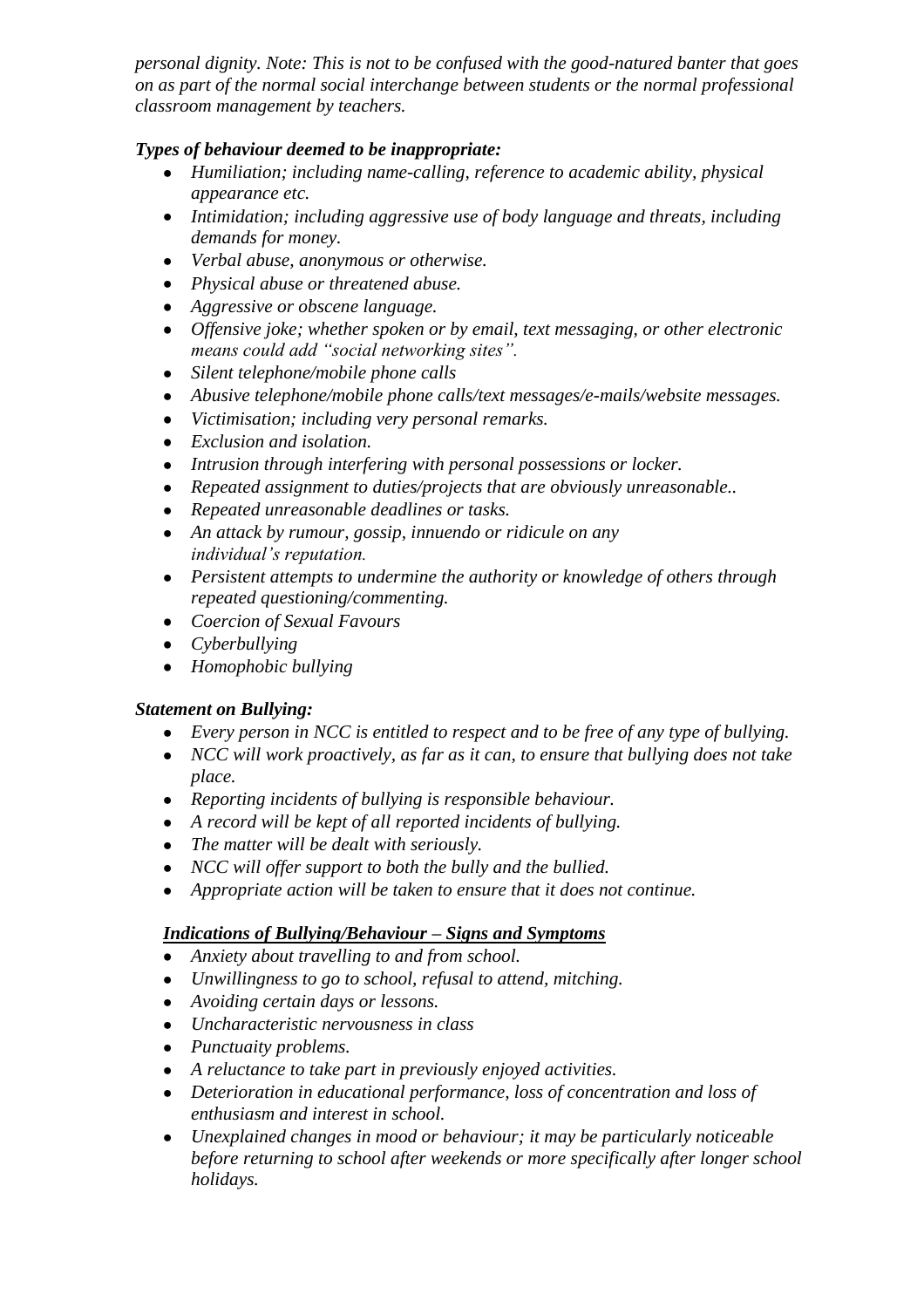- *Visible signs of anxiety – stammering, withdrawing, nightmares, difficulty in sleeping, crying, not eating, vomiting, bed wetting.*
- *Spontaneous out-of-character comments about either students or teachers.*
- *Possessions missing or damaged.*
- *Increased requests for money or stealing money.*
- *Unexplained bruising or damaged clothing.*
- *Reluctance and/or refusal to say what is troubling him/her.*
- 

### **Statement on Bullying:**

- *Every person in NCC is entitled to respect and to be free of any type of bullying.*
- *NCC will work proactively, as far as it can, to ensure that bullying does not take place.*
- *Reporting incidents of bullying is responsible behaviour.*
- *A record will be kept of all reported incidents of bullying.*
- *The matter will be dealt with seriously.*
- *NCC will offer support to both the bully and the bullied.*
- *Appropriate action will be taken to ensure that it does not continue.*

## *Anti-Bullying Policy - Students:*

#### *Consultation with education partners through:*

- *Discussion and agreement with students through Staff and the Student Forum.*
- *Input from staff as agreed at Staff Meetings.*

*It is School policy to provide education on bullying in the following manner:*

*On enrolment/induction all students will be advised as to the nature and content of NCC anti-bullying policy.* 

#### *Support Structure/ Pastoral Cares:*

*Chain of support: Student/ Tutor / Deputy Principal / Principal / Board of Management and Student Council/Deputy Principal*

#### *Procedures for Noting and Reporting Incidents of Bullying:*

*Students should discuss any incident of bullying with a tutor or another trusted*   $\bullet$ *adult within the college system; this is responsible behaviour rather than "telling tales".* 

*Incidents of bullying behaviour, no matter how trivial, which are drawn to the attention of a staff member, fellow student or student council will be dealt with in the following manner:* 

- *Appropriate personnel will interview all of the students involved in a bullying incident.* 
	- o *The alleged victim and alleged perpetrators of the incident will be spoken to and encouraged to solve the problem.*
	- o *The alleged victim and perpetrators will be invited to write down any relevant details. Written statements from all involved in the incident will be noted.*
	- o *All interviews will be conducted with sensitivity and with due regard to the rights of all students involved.*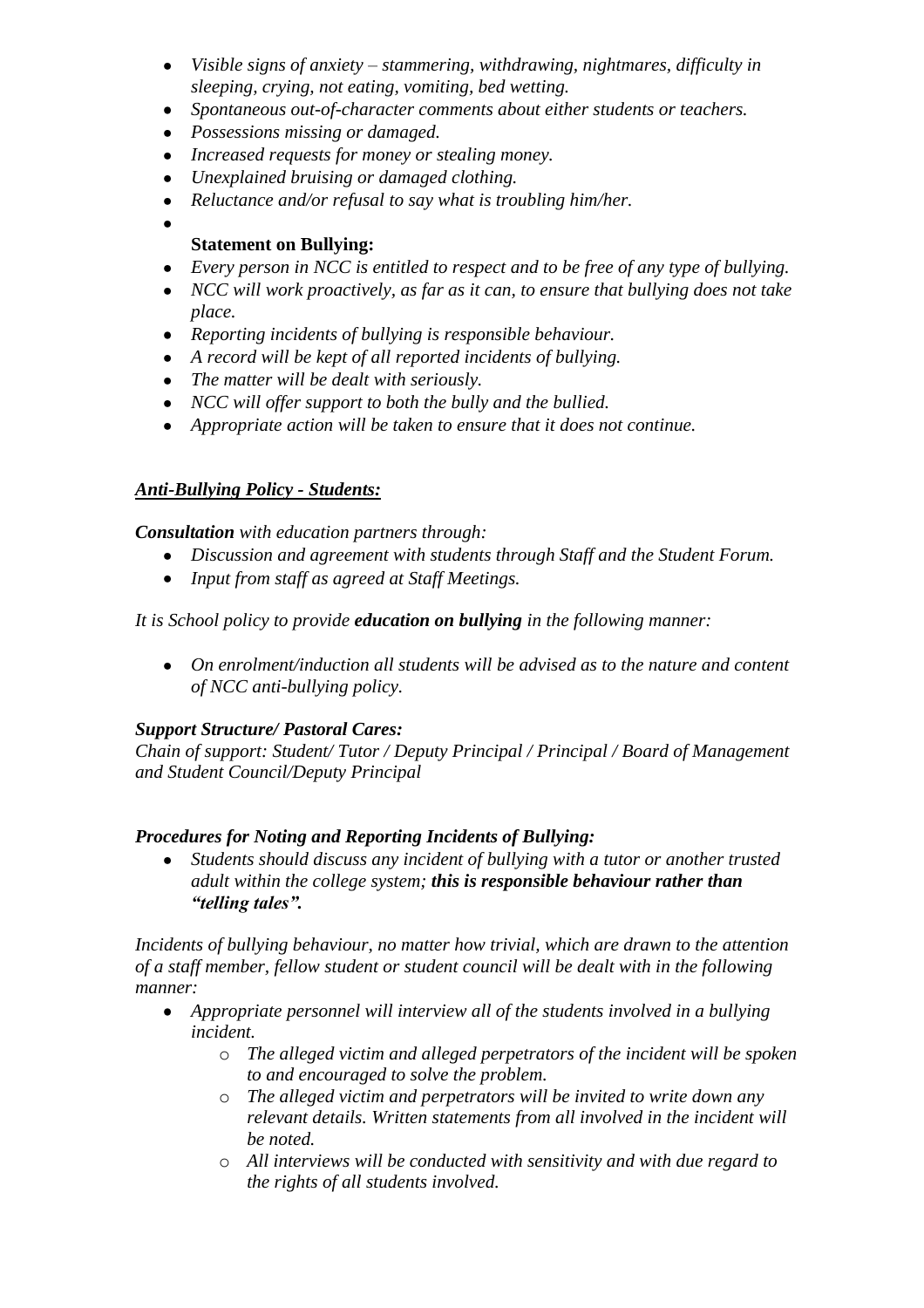- o *Records will be kept of all incidents and of the procedures that were followed.*
- *The Support Tutor(s) will be kept informed of all incidents and have access to relevant written records.*
- *Where the incident is deemed to be minor, a verbal warning will be given by the teaching staff to the bully to stop the inappropriate behaviour, pointing out how he/she is in breach of the Attendance and Participation procedures, and college anti bullying policy and trying to get him/her to see the situation from the victim's point of view. The incident will no longer be considered if there is no recurrence within that academic term.*
- *If the behaviour persists, management will be informed. Appropriate sanctions will be imposed. The incident will no longer be considered if there is no recurrence within that academic year.*
- *If there is serious incident, the matter should be reported to the Deputy Principal or Principal*
- *Offenders and victims of bullying may be recommended to counselling.*
- *In the case of a complaint regarding a staff member, this should be referred immediately to the Principal.*
- *Where cases, relating to either student or teacher, remain unresolved at college level, the matter should be referred to the Board of Management.*
- *A student may appeal by writing to the Principal within 10 days of receipt of written decision.*

# *Serial Bullying*

*If a student persists in bullying despite correction, the following steps will be taken:*

- *1. Arrangements will be made to advice and council the bully*
- *2. Parents/Student will be required to discuss the matter.*
- *3. Suspension*

*If bullying continues we must consider the right of other students to a safe learning environment, free from harassment, it may be not be possible to retain the bullying student in the school.*

*Parents/Student will be informed of this, and may be asked for permission to refer the student to a psychologist from the Department of Education of the North Western Health Board. However they must understand the school's primary obligation is to protect the victims of the bullies, and this must mean permanent exclusion for persistent bullies. Bullying of Teachers*

*The school will support teachers were they are subject to bullying by a student or colleague. NCC will work to ensure that a climate of respect is maintained at all times*.

# *Roles and Responsibilities:*

*The college management team are responsible for ensuring that the policy is implemented.*